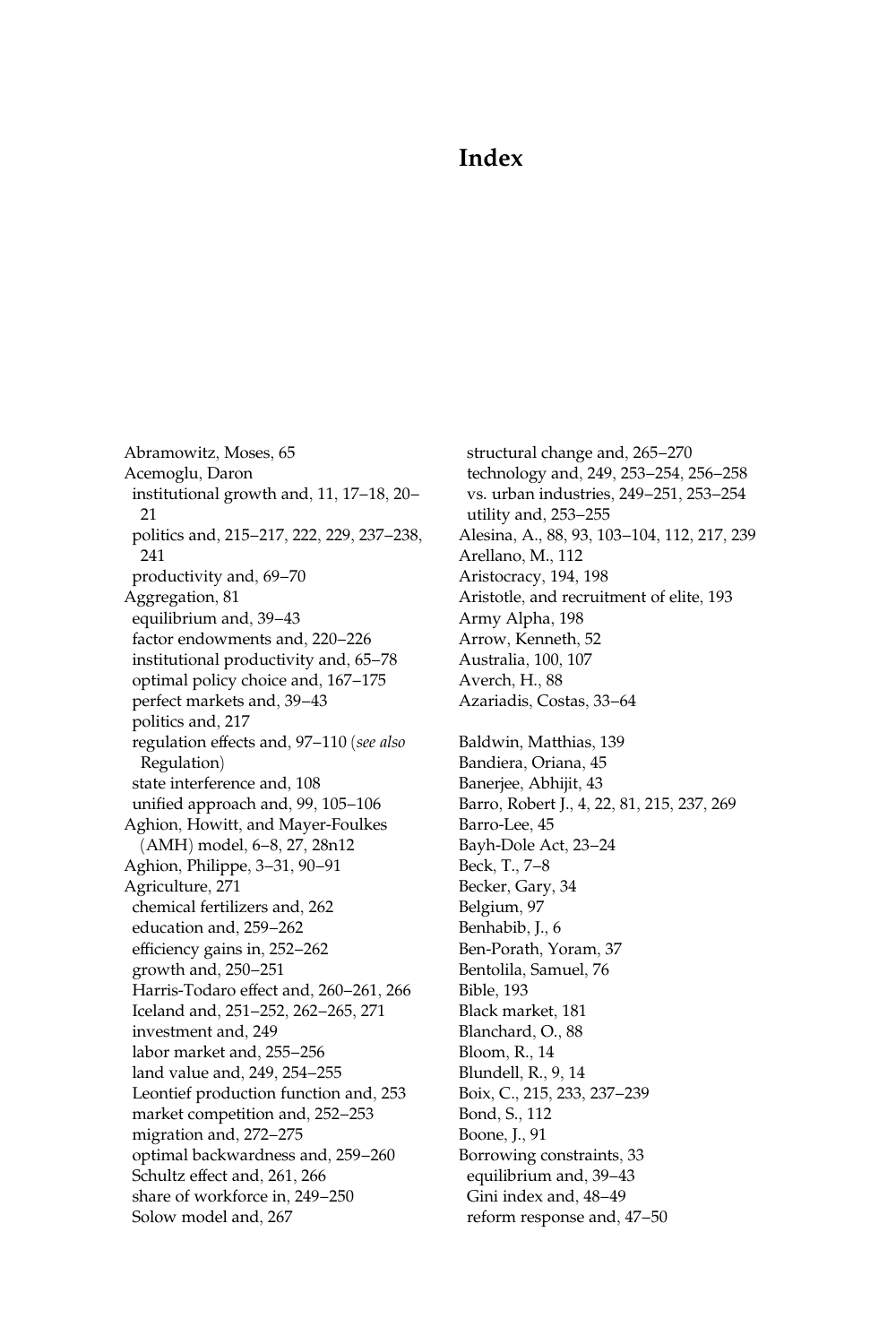Bourguignon, F., 218, 241 Boylaud, O., 93 Brazil, 182 Brezis, Elise S., 191–213 Business Environment Risk Intelligence (BERI), 68 Cambridge University, 195–196, 201 Canada, 147, 270 Capital borrowing constraints and, 39–43 equilibrium and, 39–43 household effects and, 35–39 institutional productivity and, 65–78 perfect markets and, 39–43 retirees and, 42 Capital-labor ratio, 35 borrowing constraints and, 39–43 foreign direct investment (FDI) and, 89 household issues and, 44–52 information and communication technology (ICT) and, 87 Capital spending, 88 Caprio, Gerard, 45 Carmichael, H. Lorne, 23 Catholic Church, 194 Cervellati, Matteo, 215–248 CES technologies, 35 poverty traps and, 52–57 Chandlerian management, 195 Chemistry, 195, 262 Chenery, Hollis, 52 Cheng, L. K., 114 Chile, 45, 182 China, 159, 184–185 Cobb-Douglas production function, 40, 42, 45, 53 Competition capital spending and, 88 entry barriers and, 88 growth and, 9–16 incumbent firms and, 10 market reform patterns and, 92–97 multifactor productivity and, 89–91, 114– 115 neck-and-neck, 91 network industries and, 88 property rights and, 14–16 R&D effects and, 10–16 regulation and, 88–89 Schumpterian effect and, 11, 16

Conant, James, 198 Consolidation phase, 164 Contract enforceability, 68–69 Convergence, 27 academic institutions and, 23–26 AMH model and, 6–8 appropriate institutions and, 16–22 financial institutions and, 4–9 Gerschenkron and, 16–17 income gap and, 4 intellectual property rights and, 147–148 (see also Property rights) perfect markets and, 35 technology transfer model and, 4–5 Convergence club, 4 Cost discovery phase, 161, 163 Credit rationing, 35 Crouzet, François, 191-213 Crystal Palace Exhibition, 126, 146–147 Czech Republic, 185 Dasgupta, Partha, 23 David, Paul, 23 De Gregorio, José, 34 Deininger, Klaus, 45 de la Croix, David, x, 33–64 Democratization. See also Politics from above, 218–219, 232, 239, 242 from below, 218–219, 232, 242 conflict and, 225, 241 development and, 226–235 fixed rules of, 224 future research for, 242–244 guns condition and, 225, 241 historical perspective on, 235–240 income redistribution and, 218–219 oligarchy and, 218–219 public-goods provision and, 219, 224– 235 technology and, 240–241 transition regimes to, 229–235 de Mooij, R. S., 105 Denmark, 263–264 Deregulation, 33–35 Development accounting, 67–68 Dewatripont, M., 24 Diaz-Giminez, Javier, 46 Dictionary of National Biography, 134 Divergence, 6 Djankov, 17 Drazen, Allan, 35–36 Durlauf, Steven N., 183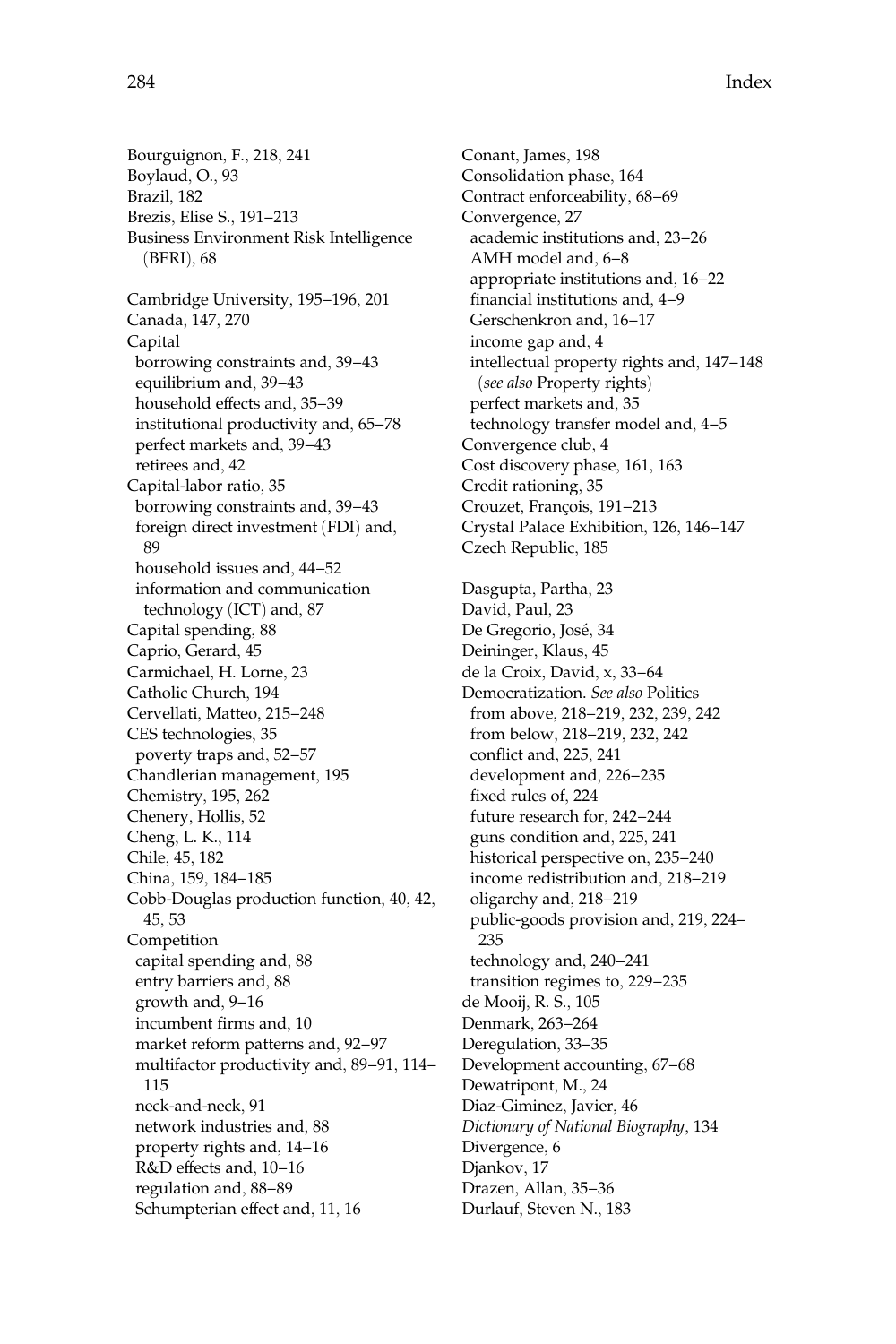Eads, James, 139 Eastern Europe, 185 Eastman, George, 139 Ecole Centrale, 195–196 Ecole des Ponts et Chaussées, 195 Ecole Nationale d'Administration (ENA), 195, 199–202, 205, 208 Ecole Polytechnique, 195, 199 ''Economic Backwardness in Historical Perspective'' (Gerschenkron), 16–17 Ederveen, S., 105 Edison, Thomas, 139 Education, 9, 180 agriculture and, 259–262 appropriate institutions and, 20–22 class stratification magnification and, 192 corporate economy and, 195 democratization of, 191, 204 elitism and, 195–209 factor accumulation and, 70–71 France and, 194–196 Gini index and, 48–49 higher education institutions and, 191– 212 household issues and, 37–38, 45 increased number of universities and, 191 innovation and, 192–193 investment in, 23–26 meritocracy and, 191–192, 202–207 military schools and, 194 quality and, 191 recruitment methodology and, 193–207 religion and, 191, 193–194, 197, 199 Rybczynski theorem and, 21–22 Scholastic Aptitude Test (SAT) and, 198– 199, 202, 205, 208 Second Industrial Revolution and, 195 U.S. inventors and, 134–146 World War II era and, 191–192 **Efficiency** agricultural growth and, 252–262 politics and, 218 slack reduction and, 89–90 Egger, 113 Eicher, Theo S., 65–80 Electricity, 195 Elitism, 231 business leaders and, 195–200 class stratification magnification and, 192 conflict and, 223–226

early patent systems and, 124–134 France and, 195, 198–202, 205, 208–209 guns condition and, 225 heredity and, 194 higher education and, 191–212 innovation and, 192–193 meritocratic effects and, 202–207 nepotism and, 194 politics and, 217–218 recruitment methodology and, 193–202 ruling class and, 193–194 Scholastic Aptitude Test (SAT) and, 198– 199 violence and, 194 Endogeneity, 68–69 Engerman, Stanley L., 270 Entrepreneurship, 186–187 AMH model and, 6–8 consolidation phase and, 164 cost discovery phase and, 161, 163 diversification and, 159–160 economic environments for, 162–165 empirical analysis and, 176–183 growth and, 180 imitative entry and, 160 labor allocation and, 165–167 market equilibrium and, 165–167 market reform patterns and, 92–97 optimal policy choice and, 167–175 policy tinkering and, 160–167, 176–183 property rights and, 3 social infrastructure and, 3 state ownership and, 159, 184–185 Entry costs, 17 Equality equilibrium and, 39–43 optimal policy choice and, 167–175 reform effects on household, 39–52 Esteban, J., 241 European Union (EU), 100, 111 income gap and, 81 liberalization and, 95–97 Evans, P., 4 Factor endowments productivity and, 70–77, 220–226

public-goods provision and, 224–228 Fanelli, Jose, 33 Fidrmuc, Jan, 52 Foreign direct investment (FDI) capital-labor ratio and, 89 empirical analysis of, 97–110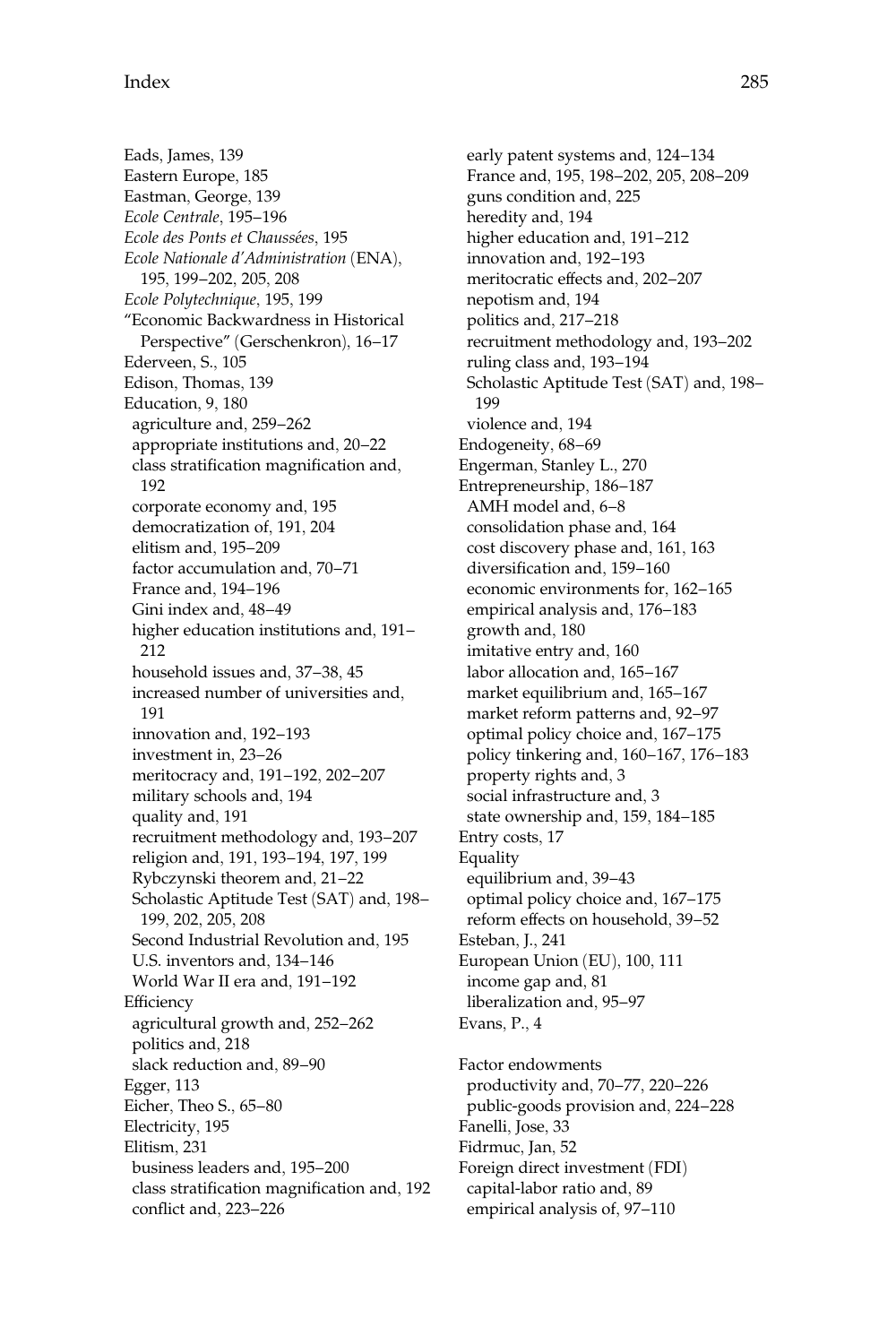Foreign direct investment (FDI) (cont.) information and communication technology (ICT) and, 87, 101, 103, 109– 110 market reform patterns and, 92–97 product market policies and, 113–114 regulation and, 89, 105–107, 113–114 restrictions on, 93, 95 technology diffusion and, 90 unified approach and, 99, 105–106 United Kingdom and, 106–107 Fortunato, Piergiuseppe, 215–248 France, 97 early patent system of, 127–129, 153nn10,11, 154n12 elite education and, 194–202, 205, 208– 209 French Revolution effects and, 128–129, 195 non-manufacturing sector and, 105 Friedman, Eric, 180 Galor, Oded, 34, 43, 219, 251 García-Peñalosa, Cecilia, 65-80 GDP measurement, 17, 57, 236–237 AMH model and, 7–8 Cobb-Douglas production function and, 53 policy tinkering effects and, 181–183 regulation effects and, 98, 111 Germany, 97, 105, 147, 196 Geroski, P., 9 Gerschenkron, Alexander, 16–17, 147 Ghana, 45 Giavazzi, F., 88 Gil, R., 239 Gini index, 35, 45–46, 48–49 Glaeser, E. L., 215-217, 239 Gollin, D., 76 Golub, S., 93 Gradstein, M., 218, 241 Grandes écoles (GE), 195, 199-202, 208-209, 210n19 Griffith, R., 9, 14 Griliches, Z., 91 Grossman, H., 241 Growth agriculture and, 250–251 (see also Agriculture) AMH model and, 6–8 borrowing constraints and, 39–43 compensating losers and, 50–52

competition and, 9–16 convergence and, 4–9, 16–27 deregulation and, 33–34 education and, 20–22 entrepreneurship and, 180 equilibrium and, 39–43 Europe's ''Golden Age'' of, 251 factor endowments and, 220–226 Gerschenkron and, 16 Gini index and, 35, 45–46, 48–49 growth effect and, 34, 39–43, 62 higher education and, 191–212 income gap and, 81 income per capita and, 84–88 information and communication technology (ICT) and, 87 innovation and, 5 (see also Innovation) institutional role in, 3–31 (see also Institutions) invention and, 146–152 level effect and, 34 meritocracy and, 206–207 politics and, 215–246 (see also Politics) population, 45 poverty traps and, 52–57 product range and, 159–160 property rights and, 123 regulation effects in, 81–117 (see also Regulation) Schumpeterian theory and, 8–9 social infrastructure and, 3 stagnation and, 6 structural change and, 265–271 technology transfer model and, 4–5 Guns condition, 225, 241 Gust, C., 110 Gylfason, Thorvaldur, 249–279 Hall, Robert E. politics and, 216 productivity and, 65–72, 76–78 Harberger, Al, 159 Harris, John R., 251, 253

Harris, P., 9 Harrison, Ann E., 76 Harris-Todaro effect, 260–261, 266 Harvard University, 197–198 Hausmann, Ricardo, 160, 163 Hautes Etudes Commerciales (HEC), 196 Hellmann, Thomas, 24 Henderson, Rebecca, 23–24 Holmström, B., 90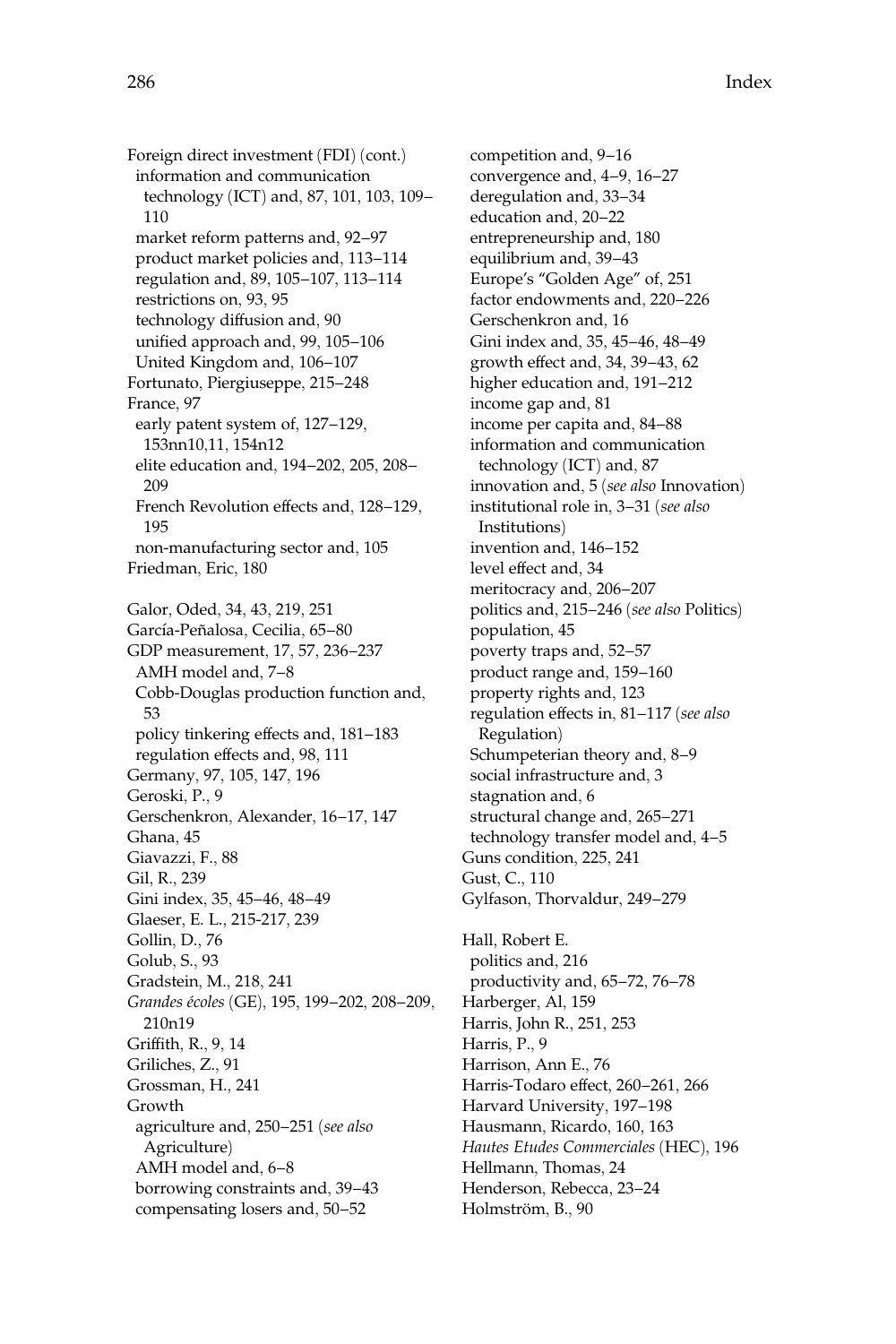Honohan, Patrick, 45 Household issues borrowing constraints and, 39–43 compensating losers and, 50–52 education and, 37–38, 45 generational effects and, 36 perfect market and, 39–43, 58–62 reform effects and, 33–39, 47–50 retirees and, 42 Howe, Elias, 139 Howitt, P., 6–8, 14, 90 Human capital, 33, 58–62 abilities index and, 44 agriculture and, 249–278 (see also Agriculture) borrowing constraints and, 47–50 compensating losers and, 50–52 conflict and, 223–226 education and, 199–200 (see also Education) elitism and, 195–209 equilibrium and, 39–43 factor accumulation and, 70–73 household issues and, 33–39 information and communication technology (ICT) and, 87, 101, 103, 109– 110 intellectual property rights and, 129 (see also Property rights) politics and, 218 poverty traps and, 52–57 productivity and, 44–45, 65–80 (see also Productivity) reform response and, 47–50 regulation effects and, 86–87 retirees and, 42 Iceland, 251–252, 262–265, 271 Imbs, Jean, 159 Income factor endowments and, 220–226 Harris-Todaro effect and, 260–261 household issues and, 35–39 institutional productivity and, 65–78 optimal policy choice and, 167–175 output growth and, 84–88 public-goods provision and, 224–228 Solow residual, 67 state role and, 222–223 Income gap, 4, 81 India, 159, 184 Indonesia, 45

Innovation, 3 AMH model and, 6–8 appropriate institutions and, 16–22 basic mechanisms for, 91 competitive markets and, 9–16 Crystal Palace Exhibition and, 126, 146– 147 early patent systems and, 124–134 economic development and, 146–152 education and, 192–193 empirical analysis of, 97–110 financial development and, 5–8 information and communication technology (ICT) and, 87, 109–110 inverted-U relationship and, 12–14 Lerner index and, 16 meritocracy and, 206–207 Poisson analysis and, 16 property rights and, 123 R&D and, 6, 10–16 regulation and, 91 Schumpeterian effect and, 11 skilled workers and, 6 stagnation and, 6 U.S. inventors and, 134–146 Institut d'etudes politiques (IEP), 200 Institutions, 27 academic, 23–26 appropriate, 16–22 black box treatment of, 69–70 convergence and, 4–9 development accounting and, 67–68 direct/indirect effects of, 73–75 early patent system and, 124–134 endogeneity and, 68–69 factor accumulation and, 70–77 Gerschenkron and, 16–17 higher education, 191–212 historical perspective on, 235–240 income gap and, 4 invention and, 146–152 labor allocation and, 165–167 literature on, 81, 84 measurement of, 68–69 mortgage, 33 output levels and, 67–70 political, 215–246 (see also Politics) productivity and, 65–80 (see also Productivity) public sector and, 222–223 reform and, 160–161, 184 (see also Reform)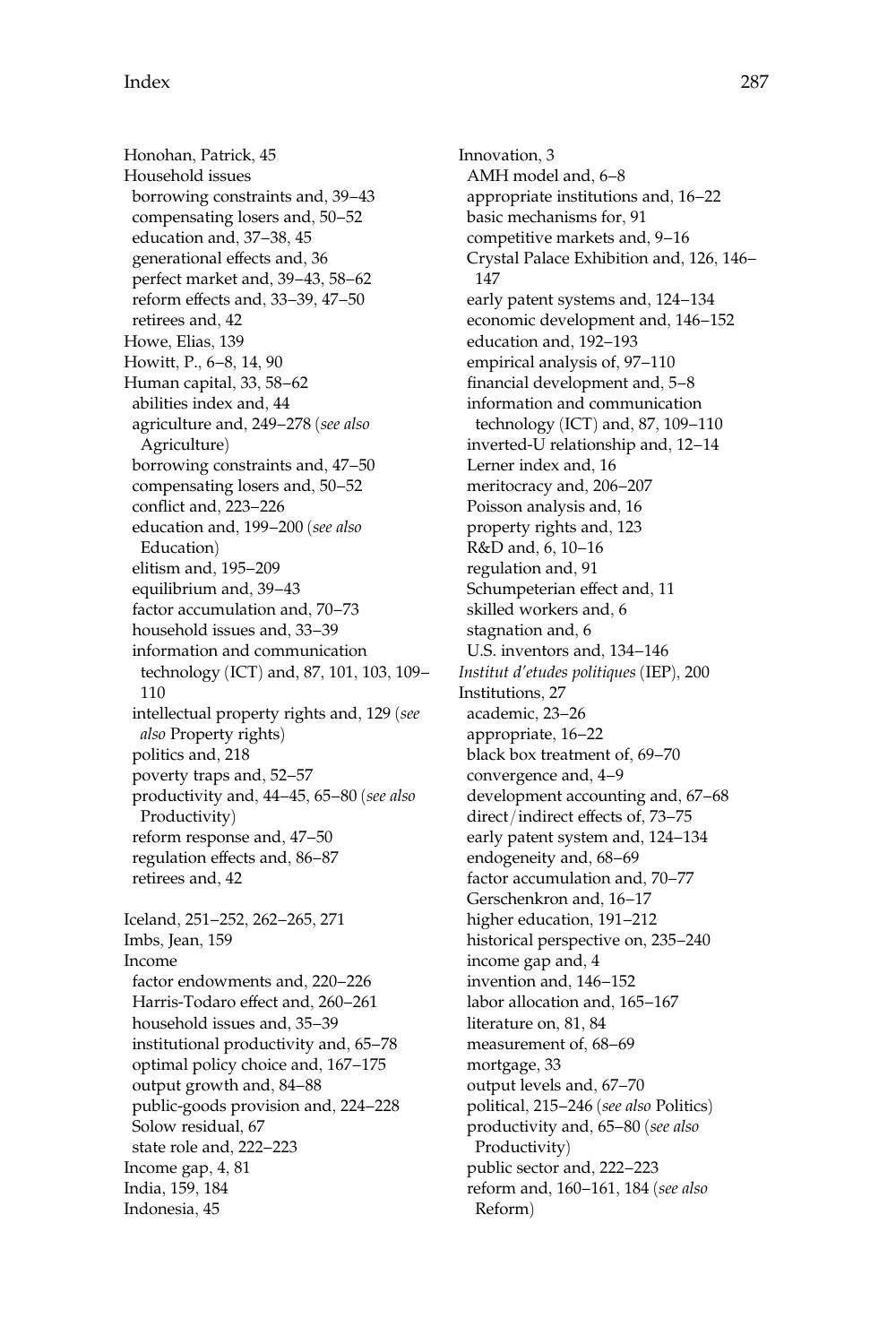Institutions (cont.) social infrastructure and, 3 Solow residual and, 67, 69, 71–73 state role and, 222–223 technology transfer and, 4–5 Intellectual property rights. See Property rights International Country Risk Guide (ICRG), 68 Invention early patent systems and, 124–134 economic development and, 146–152 great U.S. examples of, 134–146 meritocracy and, 206–207 Inverted-U relationship, 12–14 Investment academic institutions and, 23–26 agriculture and, 249 borrowing constraints and, 39–43, 47–50 competition and, 88–89 diversification and, 159–160 in education, 20–22 empirical analysis of, 97–110 FDI, 89 (see also Foreign direct investment  $(FDI)$ growth effect and, 34 information and communication technology (ICT) and, 87, 101, 103, 109– 110 intellectual property rights and, 147 in non-manufacturing, 103–105 perfect markets and, 39–43 policy tinkering and, 160–167, 176–183 productivity and, 92 regulation effects and, 82–83, 101–107 (see also Regulation) retirees and, 42 unified approach and, 99, 105–106 Israel, 182 Italy, 87 Ivy League, 197–199 Iyigun, Murat, 159–188 Jaffe, Adam, 23–24 Jaggers, Keith, 266

Japan, 17, 19, 81, 97, 100, 111, 147 Jappelli, Tulio, 34 Jefferson, Thomas, 198 Johnson, L. L., 88 Johnson, Simon, 69–70, 216, 241 Jones, Charles I. agriculture and, 251

politics and, 216 productivity and, 65–72, 76–78 Jonsson, Gudmundur, 262–264 Kaelble, H., 195 Kaldor, Nicolas, 251 Keefer, Philip, 68–69 Kehoe, Timothy, 38 Kerr, Clark, 197 Khan, B. Zorina, 123–158 Kim, Se-Jik, 34 Klette, T. J., 91 Knack, Stephen, 68–69 Koedijk, K., 86 Korea, 17, 19, 45 Kremers, J., 86 Kuznets, Simon, 147, 151 Kwan, Y. K., 114 Labor, 43, 81. See also Human capital agriculture and, 249 (see also Agriculture) allocation of, 165–167 borrowing constraints and, 47–50 Harris-Todaro effect and, 260–261, 266 household issues and, 35–39 Iceland and, 262–265 information and communication technology (ICT) and, 87, 101, 103, 109– 110 institutional productivity and, 65–78 market equilibrium and, 165–167 migration of, 250–251, 272–275 optimal backwardness and, 259–260 optimal policy choice and, 167–175 poverty traps and, 52–57 productivity and, 65–80 (see also Productivity) regulation and, 81–117 (see also Regulation) Schultz effect and, 261, 266 skilled, 6, 20–22 structural change and, 265–270 Lach, Saul, 24 La Porta, R., 215 Lee, 22 Lerner index, 16 Level effect, 34, 39–43 Levine, David, 38 Levine, R., 7–8 Lévy-Leboyer, M., 199 Lewis, W. Arthur, 249, 251 Liberal arts, 191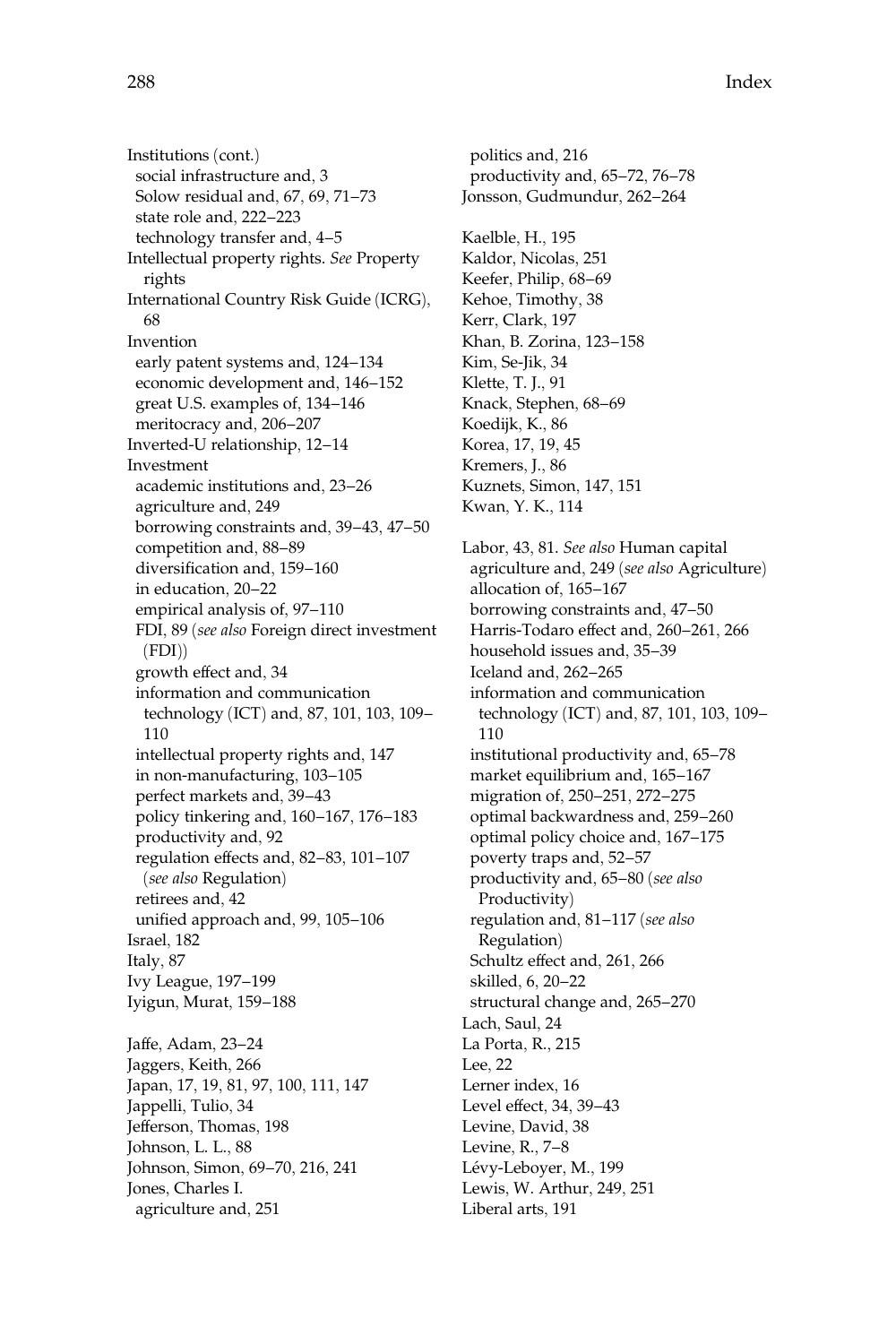Liberalization, 9 borrowing constraints and, 39–43 compensating losers and, 50–52 consensus on, 33 costs of, 33 dynamic simulations for, 44–52 European Union (EU) and, 95–97 growth effect and, 34, 39–43 household issues and, 33–39 level effect and, 34 market reform patterns and, 92–97 non-manufacturing sector and, 103–105 reform response and, 47–50 retirees and, 42 Washington consensus and, 56–57 Licensing. See Property rights Limongi, F., 215, 237, 239 Lizzeri, A., 217, 230, 239, 241 Lo, Shih-Tse, 152 Loan-to-value ratios, 33 Loayza, N., 7–8 London Stock Exchange, 15 Lucas, R., 20 Maddison, A., 4 Madison, James, 130 Madisson, Angus, 265 Malaysia, 45, 182 Mankiw, Gregory N., 4, 65–66, 70–72, 75– 76 Markets, 3 agriculture and, 252–253 black, 181 borrowing constraints and, 47–50 competition and, 9–16, 87–88 cost discovery and, 161 deregulation and, 33–34 diversification and, 159–160 empirical analysis of, 97–110 entry barriers and, 88, 103–106 equilibrium and, 39–43 European Union (EU) and, 81, 95–97, 100, 111 factor endowments and, 220–226 FDI and, 113–114 (see also Foreign direct investment (FDI)) household effects and, 35–39 imitative entry and, 160 inflexible, 180 information and communication technology (ICT) and, 87, 101, 103, 109– 110

intellectual property rights and, 147, 151 inverted-U relationship and, 12–14 liberalization and, 33–34 (see also Liberalization) non-manufacturing sector and, 103–105 perfect, 35, 39–43, 47–50, 58–62 product range and, 159–160 reform effects and, 39–57, 92–97 regulation of, 81–117 (see also Regulation) Rybczynski theorem and, 21–22 state role and, 108, 222–223 tariffs and, 93, 106 trade barriers and, 93 unified approach and, 99, 105–106 U.S. patent system and, 131–132 Markusen, J. R., 99, 105, 113 Marquez, J., 110 Marshall, Monty G., 266 Maskus, K. E., 105, 113 Mauro, P., 216 Mayer-Foulkes, D., 4, 6–8 Medhora, Rohinton, 33 Meghir, C., 21–22 **Meritocracy** Catholic Church and, 194 economic growth and, 206–207 higher education and, 191–192, 202–207 Scholastic Aptitude Test (SAT) and, 198– 199, 202, 205, 208 social stratification effects of, 202–207 Mexico, 45 Meyer, M., 90 Military schools, 194 Minhas, B. S., 52 Minier, J. A., 216, 238 Moav, Omer, 219, 251 Mokyr, J., 241 Mortgage institutions, 33 Moses, 193 Moulton, B. R., 115 Mulligan, C. B., 239 Murray, Fiona, 23–24 National Science Foundation (NSF), 23 Nelson, Richard R., 20, 23, 259 Network industries, 88 Newman, Andrew, 43 New Zealand, 97, 100, 107, 182 Nickell, S., 9 Nicoletti, Giuseppe, 81–120

North, Douglass C., 3, 68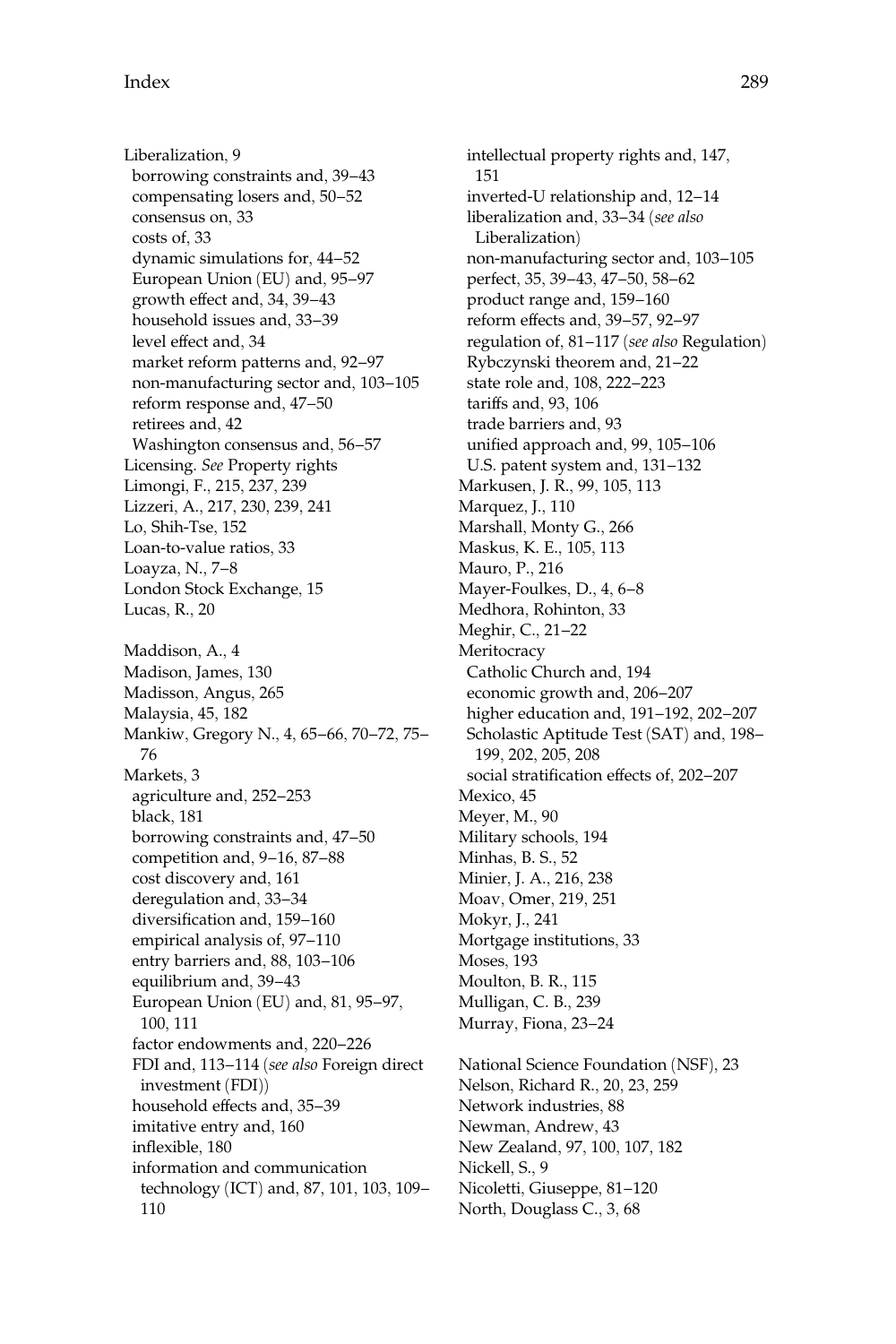Norway, 263–264 Noury, Abdul, 52 Oligarchy, 218–219, 224, 230 Openness, 17 Organization for Economic Cooperation and Development (OECD), 15 deregulation and, 33–34 education and, 22 empirical analysis of, 97–101 liberalization and, 33 market reform patterns in, 92–97 regulation effects in, 81–117 (see also Regulation) tariffs and, 93 unified approach and, 99, 105–106 Oxford University, 195, 201 Pagano, Marco, 34 Papaioannou, E., 216 Patent Act of 1836, 131 Patents. See also Property rights anti-commons effect and, 24 bargain theory of, 129 Bayh-Dole Act and, 23–24 British system of, 125–127 competition effects and, 14–16 cost of, 125–126, 128–129, 156n39 early systems of, 124–134 French system of, 127–129 registration system and, 127–128 Statute of Monopolies and, 125–126 United States and, 129–136 Penn World Tables, 45 Perotti, Enrico, 24 Persico, N., 217, 230, 239, 241 Persson, T., 217, 235 Phelps, Edmund S., 20, 259 Philosophy, 191 Piketty, Thomas, 34 Plato, and recruitment of elite, 193 Poisson technology, 16 Poland, 185 Policy, 159 Bayh-Dole Act and, 23–24 cost discovery and, 161 early patent systems and, 124–134 elitism and, 195–209 liberalization, 9, 33 (see also Liberalization) optimal choice and, 167–175 property rights and, 123, 131

regulation and, 81–117 (see also Regulation) social infrastructure and, 3 state interference and, 108 state ownership and, 159, 184–185 Statute of Monopolies and, 125–126 Washington consensus and, 56–57 Politics conflict and, 217, 223–226, 225, 241 corruption and, 217 democratic vs. nondemocratic societies, 215 economic environment and, 220–222 efficiency and, 218 elitism and, 217–218 empirical analysis of, 215–216, 235–240 factor endowments and, 220–226 first-order effect and, 217 guns condition and, 225, 241 historical perspective on, 235–240 neutrality and, 217 oligarchy and, 218–219 openness and, 216 power and, 223–224 property rights and, 217–218 public-goods provision and, 224–228 public sector and, 222–223 rent-seeking and, 217 state role and, 222–223 timing of events and, 223–226 voting systems and, 216, 234–235 World War II era and, 239 Polity IV Project, 266 Poverty traps overlapping generations model and, 52 reform and, 52–57 Washington consensus and, 56–57 Pritchett, L., 4 Privatization, 83, 92–97 Productivity Aghion, Dewatripont, and Stein model and, 24–26 agriculture and, 253–254 AMH model and, 6–8 Cobb-Douglas production function and, 40, 42, 45, 53 competition effects and, 9–16 consolidation phase and, 164 contract enforceability and, 68–69 cost discovery phase and, 161, 163 development accounting and, 67–68 diversification and, 159–160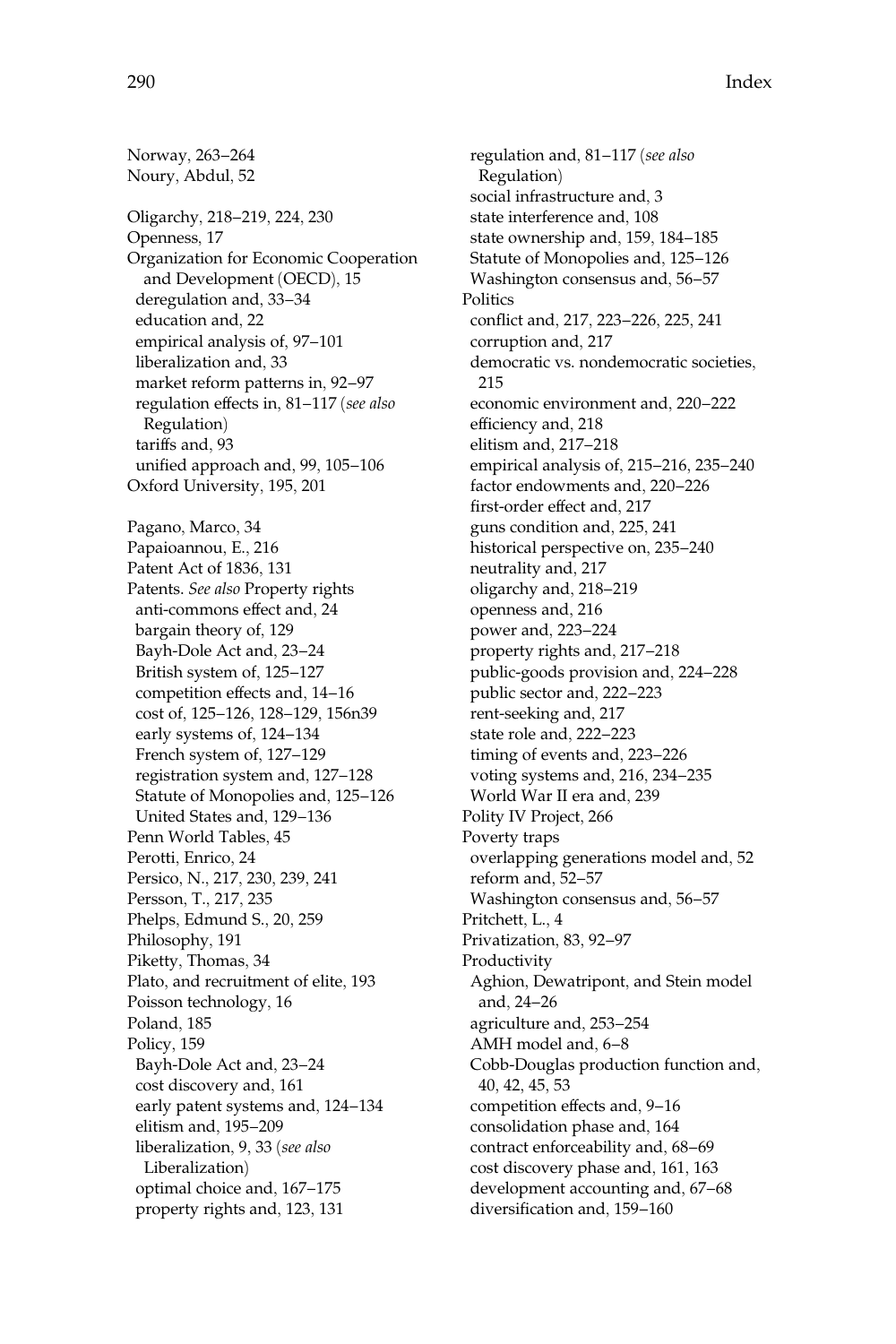domestic, 5 empirical analysis of, 97–110 factor endowments and, 70–77, 220–226 household issues and, 44–45 incumbent firms and, 10 information and communication technology (ICT) and, 87 institutional effects on, 65–80 labor allocation and, 165–167 Leontief production function and, 253 modern-sector cost and, 162 multifactor, 82–83, 86–87, 89–91, 97–110, 114–115 optimal policy choice and, 167–175 policy tinkering and, 160–167, 176–183 product range and, 159–160 public-goods provision and, 224–228 R&D and, 5 reform effects and, 52–57, 175 regulation and, 81–117 (see also Regulation) Rybczynski theorem and, 21–22 slack reduction and, 89–90 Solow residual and, 67, 69, 71–73 state role and, 222–223 technology and, 4–5, 9–22, 90 (see also Technology) total factor (TFP), 15, 22, 57, 76, 182–183 Property rights, 9 academic institutions and, 23–26 anti-commons effect and, 24 Bayh-Dole Act and, 23–24 competition effects and, 14–16 control rights commitment and, 24 diversification and, 160 early patent systems and, 124–134 economic development and, 146–152 growth and, 123 politics and, 217–218 social infrastructure and, 3 state ownership and, 159, 184–185 U.S. inventors and, 134–146 Przeworski, A. M., 215, 237, 239 Public sector conflict and, 223–226 institutions and, 222–223 state role and, 222–223 timing of events and, 223–226 Ray, D., 241

Reform, 159 borrowing constraints and, 39–43, 47–50

compensating losers and, 50–52 cost discovery and, 161 dynamic simulations for, 44–52 empirical analysis of, 97–110 equilibrium and, 39–43 household issues and, 33–39 institutional, 160–161, 175 labor allocation and, 165–167 lending institution creation and, 33 liberalization and, 33 (see also Liberalization) non-manufacturing sector and, 103–105 optimal policy choice and, 167–175 patent, 124–134 perfect markets and, 39–43 policy implications for, 57–58 policy tinkering and, 160–167, 176–183 poverty traps and, 52–57 productivity impact and, 175 response to, 47–50 Sachs, Warner, and Wacziarg-Welch, 181 Washington consensus and, 56–57 Regulation, 81 capital spending and, 88 competition and, 87–89 economy-wide indicators and, 93 empirical analysis of, 97–110, 112 entry barriers and, 88 evidence on economic effects of, 100–110 foreign direct investment (FDI) and, 89, 105–107, 113–114 income per capita and, 84–88 information and communication technology (ICT) and, 87, 109–110 innovation and, 91 investment and, 101–107 market reform patterns and, 92–97 microeconomic theories on, 82, 86–87 multifactor productivity and, 86–87, 89– 91, 97–110, 114–115 non-manufacturing sector and, 93, 103– 105 output growth and, 84–88 productivity and, 82–83 R&D effects and, 91 slack reduction and, 89–90 technology diffusion and, 90 Religion, 191, 193–194, 197, 199 Rent-seeking, 217 Research and development (R&D) academic institutions and, 23–26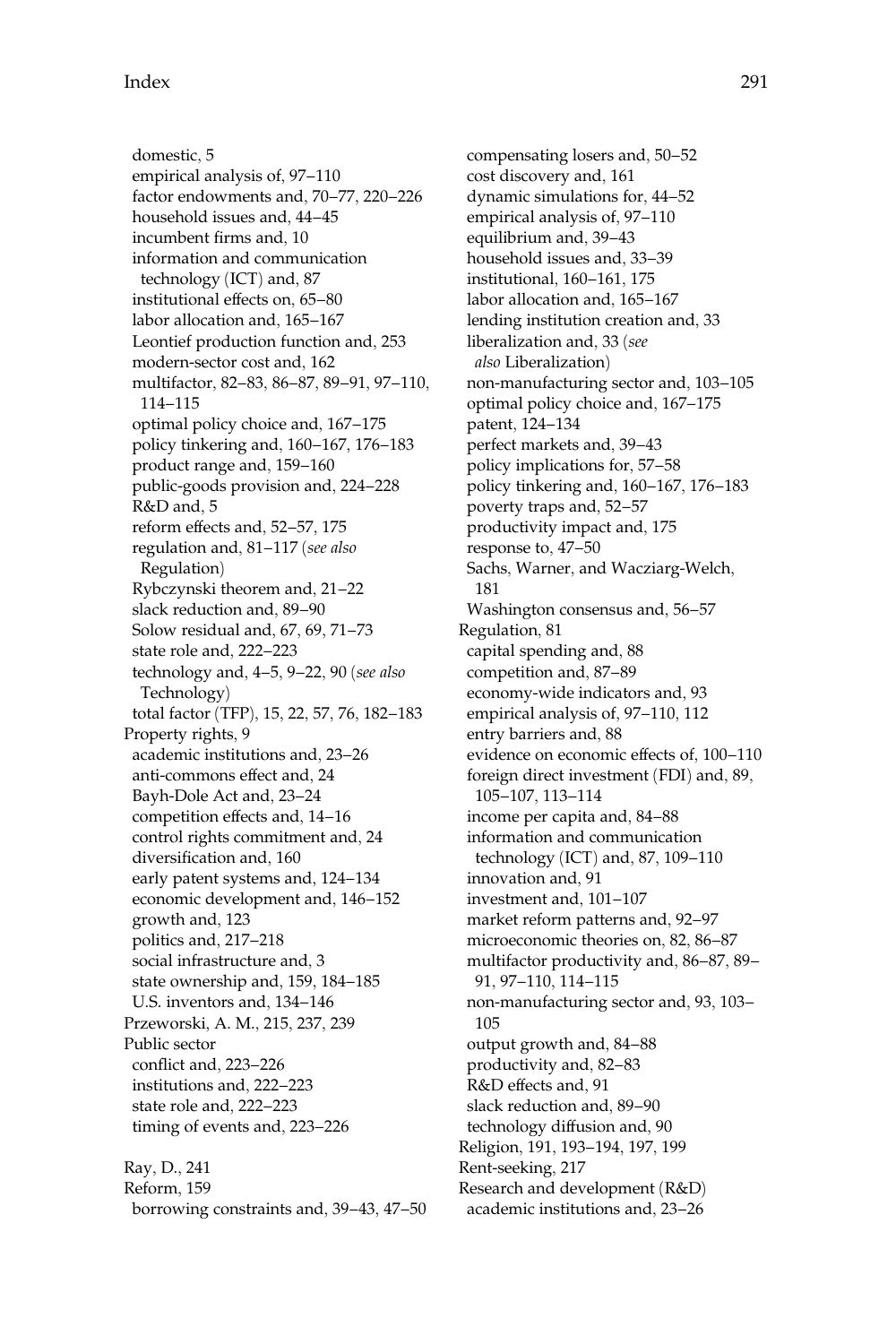Research and development (cont.) Aghion, Dewatripont, and Stein model and, 24–26 AMH model and, 6–8 competition effects and, 10–16 control rights commitment and, 24 Gerschenkron and, 16 incentives for, 23–24, 27 innovation and, 6 intellectual property rights and, 143 (see also Property rights) inverted-U relationship and, 12–14 private, 23 productivity and, 5 regulation effects and, 91 Retirement, 42 Rigobon, R., 216, 239 Risk, 20, 69 Robinson, James A., 69–70, 216–217, 222, 229, 238, 241 Rodriguez, Francisco, 181 Rodrik, Dani, 159–188, 216, 239 Romer, David, 4, 65–66, 70–72, 75, 76 Russia, 147 Rybczynski theorem, 21–22 Sachs, Jeffrey D., 181, 268 Saint-Paul, Gilles, 76 Sala-i-Martin, X., 4, 81, 239 Savings agriculture and, 249 deregulation and, 33–34 equilibrium and, 39–43 household issues and, 35–39 perfect markets and, 39–43 Scale effects, 99, 105–106 Scarpetta, Stefano, 81–120 Schankerman, Mark, 24 Scharfstein, D., 90 Schiantarelli, Fabio, 45 Schmidt, M. K., 90 Scholastic Aptitude Test (SAT), 198–199, 202, 205, 208 Schultz, Theodore, 257 Schultz effect, 261, 266 Schumpeterian theory, 8–9, 11, 14, 15, 16,

20, 27n1 Second Industrial Revolution, 138, 195 Sensitivity analysis, 48, 60–61 Simouraounis, G., 216

Single Market Program (SMP), 15

Skilled workers, 6, 20–22

Slack reduction, 89–90 Smith, Adam, 9 Social infrastructure, 3 Social security, 236 Sokoloff, Kenneth L., 123–158, 270 Solow, Robert, 52 Solow residual, 67, 69, 71–73, 267 South Africa, 182 Soviet Union, 185 Spain, 87 Spiegel, M., 6 Squire, Lyn, 45 Statue of Monopolies, 125–126 Stein, J., 24 Stern, Scott, 24 Stokes, S. C., 215, 233, 237, 239 Subramanian, A., 216, 239 Sunde, Uwe, 215–248 Sweden, 107, 176 Switzerland, 100 Tabellini, G., 217, 235 Taiwan, 152 Tamura, Robert, 251 Tariffs, 93, 106 Tavares, J., 216, 238 Taxes, 160, 224, 230–231, 235 Technology, 3, 240 adoption of, 90 agriculture and, 249, 253–254, 256–258 appropriate institutions and, 16–22 CES, 35, 52–57 competition effects and, 9–16 constant-returns-to-scale, 162 diffusion of, 90 early patent systems and, 124–134 education and, 20–22, 195 (see also Education) factor endowments and, 220–226 financial development and, 5–8 gaps in, 114–115, 249 guns condition and, 225, 241 Harris-Todaro effect and, 260–261, 266 Iceland and, 262–265 incentives for, 107–108 information and communication (ICT), 87, 101, 103, 109–110 innovation and, 123–157 (see also Innovation) labor migration and, 255–256 Leontief production function and, 253 meritocracy and, 206–207